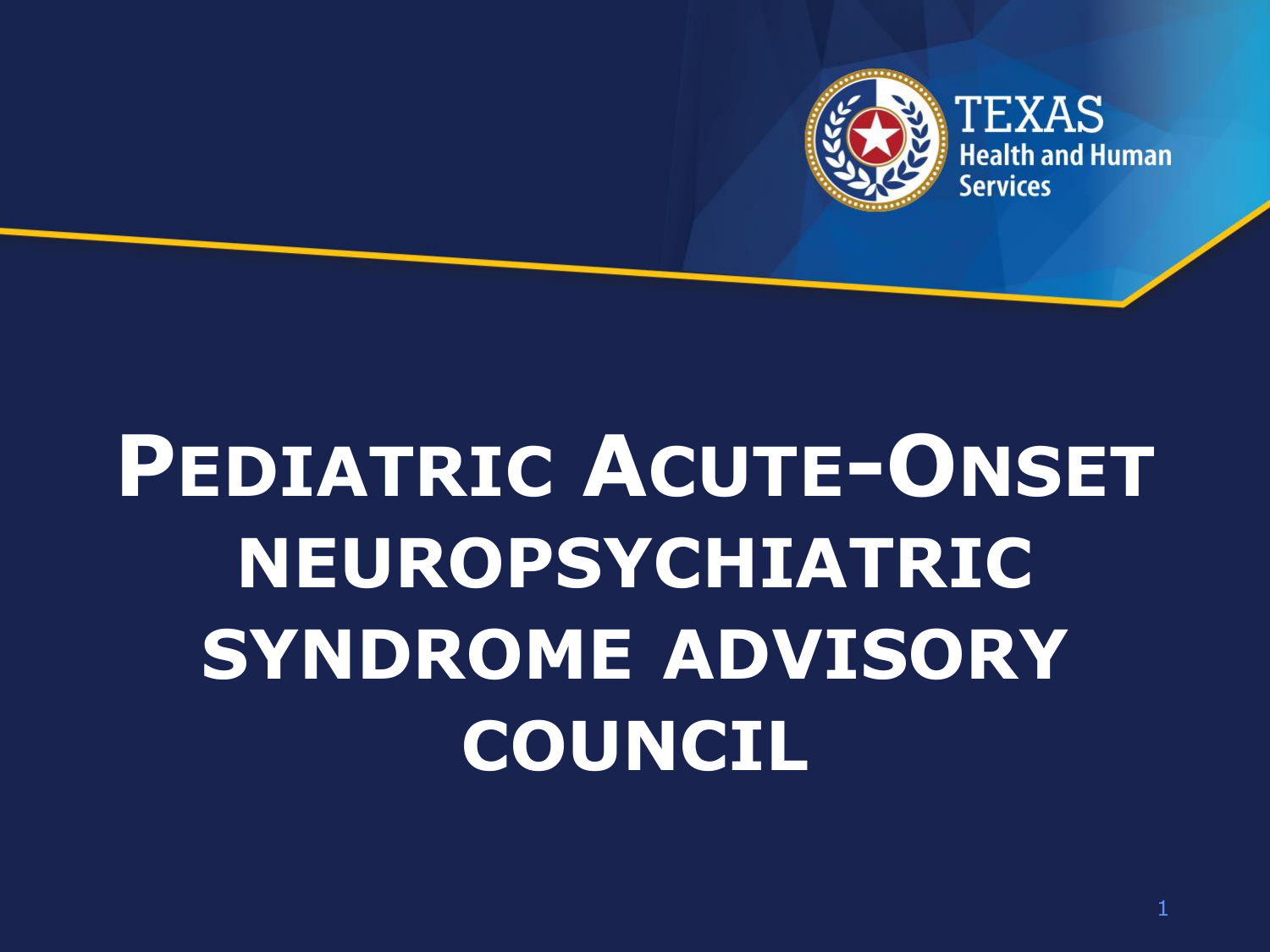### **Council Overview**



- Enacted by  $H$ B 2783 (86R)
	- Authored by legislative Council member, Representative Terry Wilson
- Established to advise HHSC and the legislature on research, diagnosis, treatment, and education of PANS/PANDAS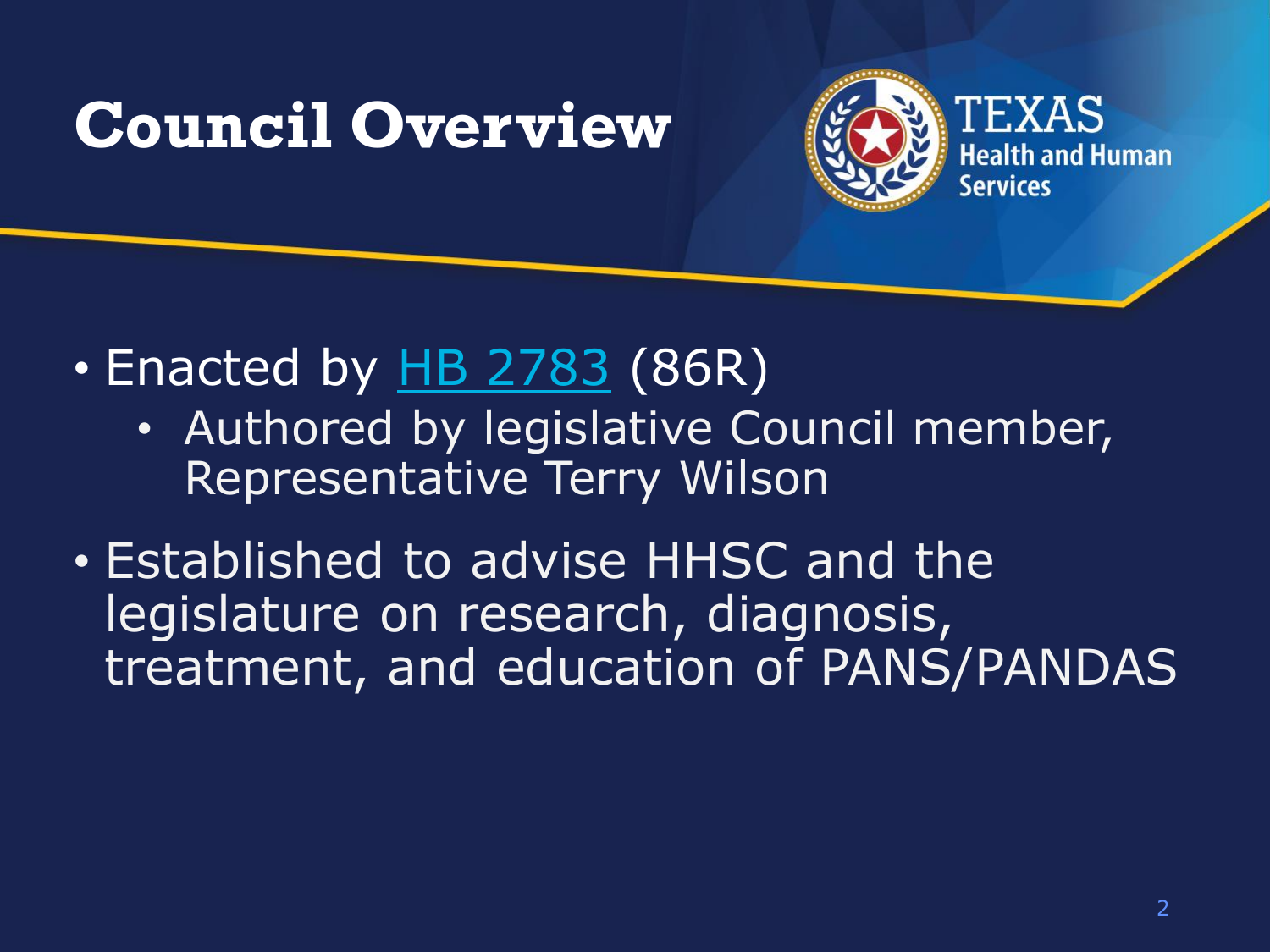### **Council Overview**



- 19 members
	- 2 members of the Texas Senate
	- 2 members of the Texas House of Representatives
	- 15 members representing various fields in science, education, social work, advocacy, and a parent
	- Members serve two-year terms and may be re-appointed to serve.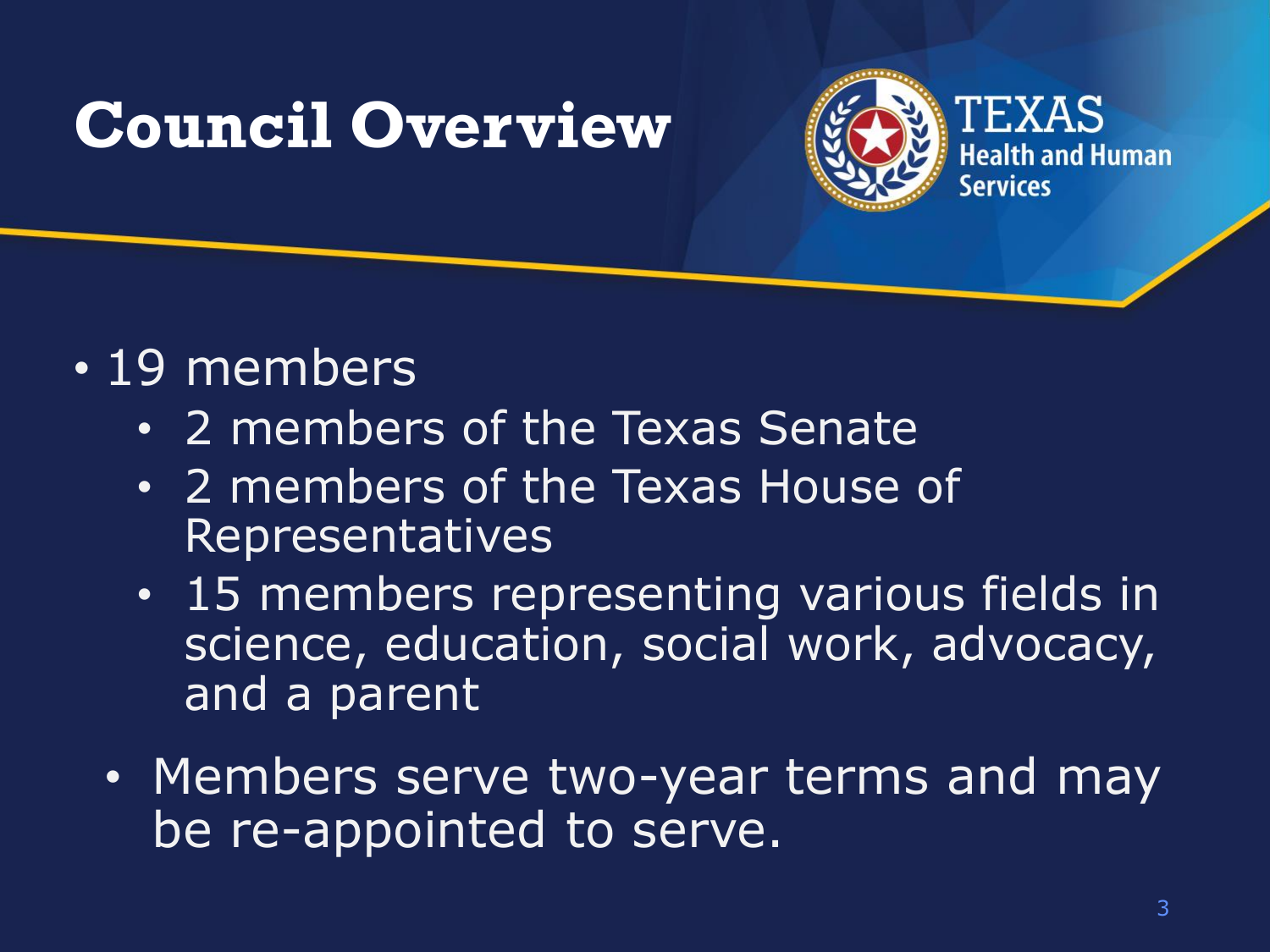### **Council Overview**



- Chair and Vice-chair are elected from the legislative members
- Meetings times and location are determined by the Chair and council with no specific parameters on frequency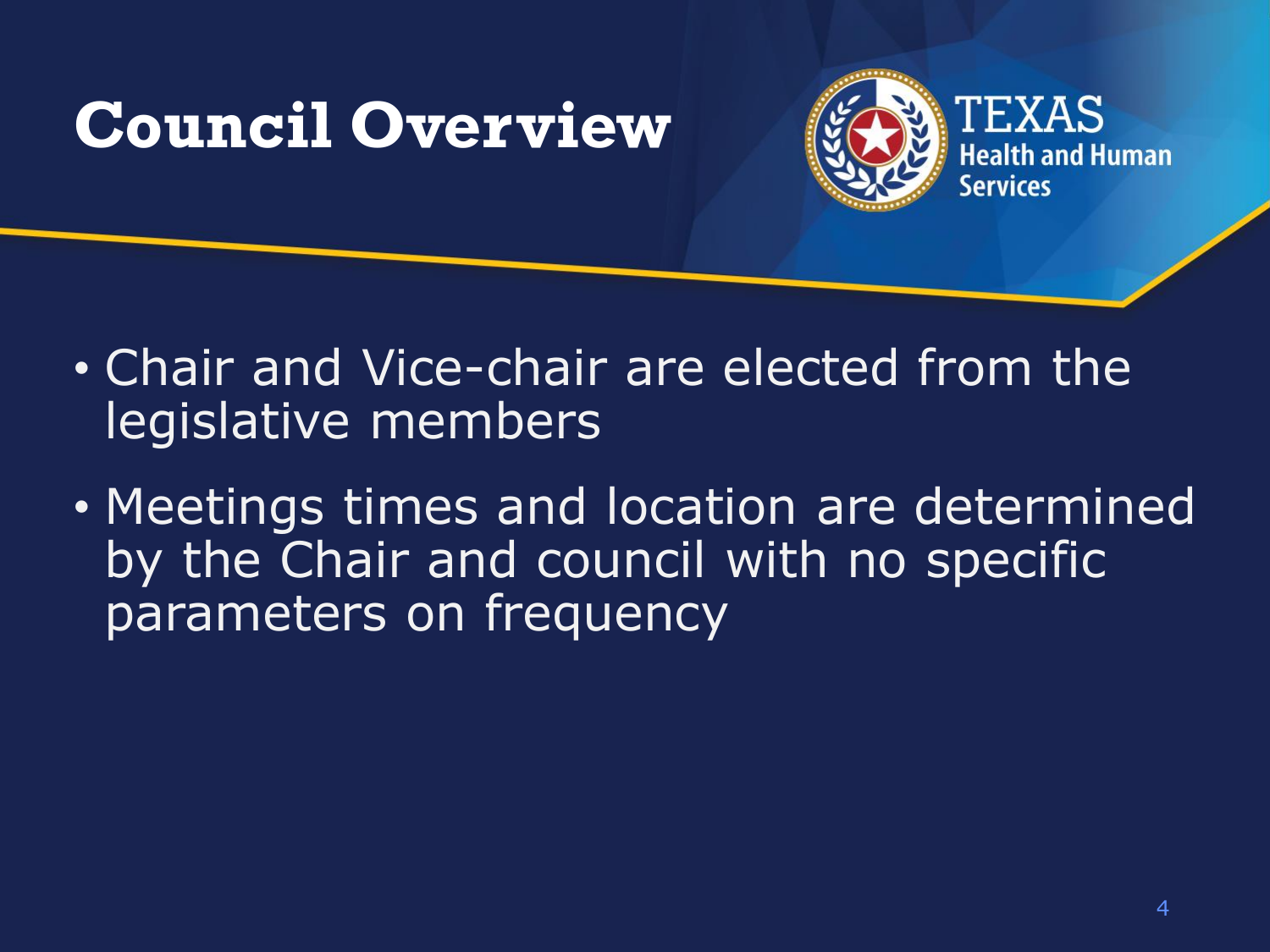### **Council Tasks**



- Develop an annual report by September 1 of each year
- Report is submitted to the
	- Governor
	- Legislature
	- **HHSC**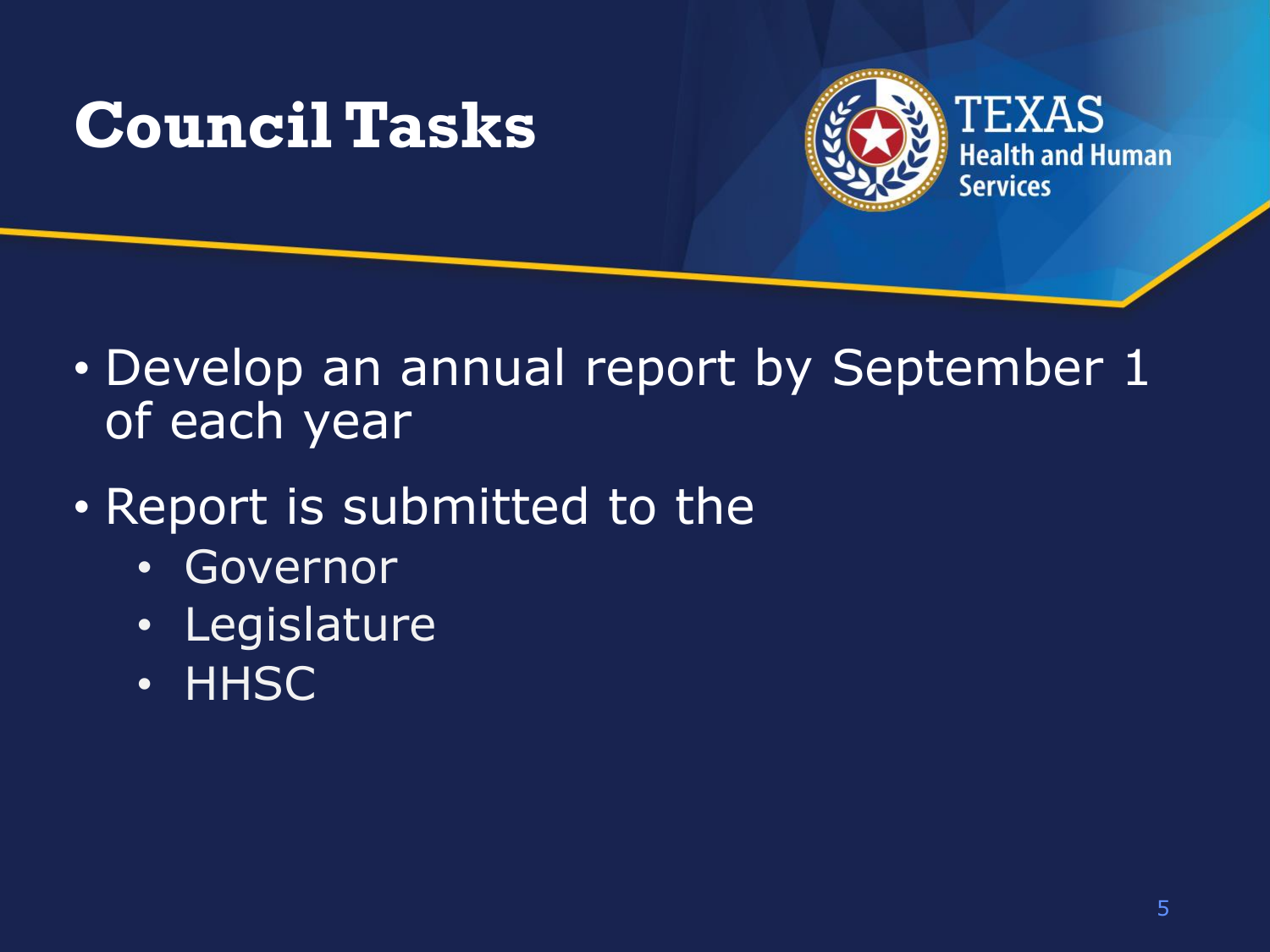### **Council Tasks**



- Recommendations focus on:
	- Practice guidelines for the diagnosis and treatment
	- Mechanisms to increase clinical awareness and education
	- Strategies for outreach to educators and parents to increase awareness
	- Developing a network of volunteer experts on the diagnosis and treatment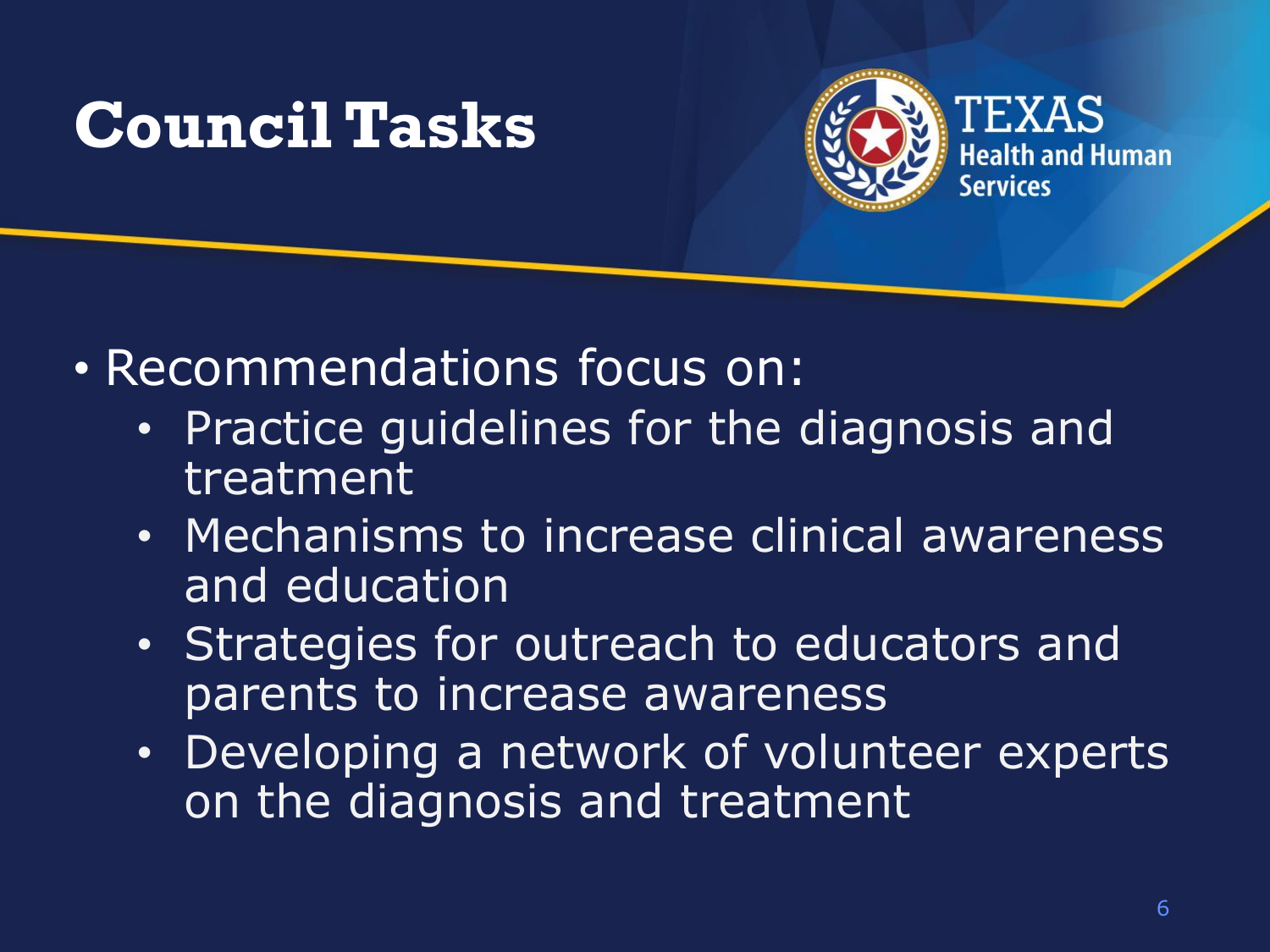# **Statutes, Rules, and Bylaws**



# Texas Health and Safety Code

• [Subtitle E, Title 2, Chapter 119A](https://statutes.capitol.texas.gov/Docs/HS/htm/HS.119A.htm)

#### Texas Government Code

- Chapter 551 [Open Meetings](https://statutes.capitol.texas.gov/Docs/GV/htm/GV.551.htm)
- Chapter 2110 [Advisory Committees](https://statutes.capitol.texas.gov/Docs/GV/htm/GV.2110.htm)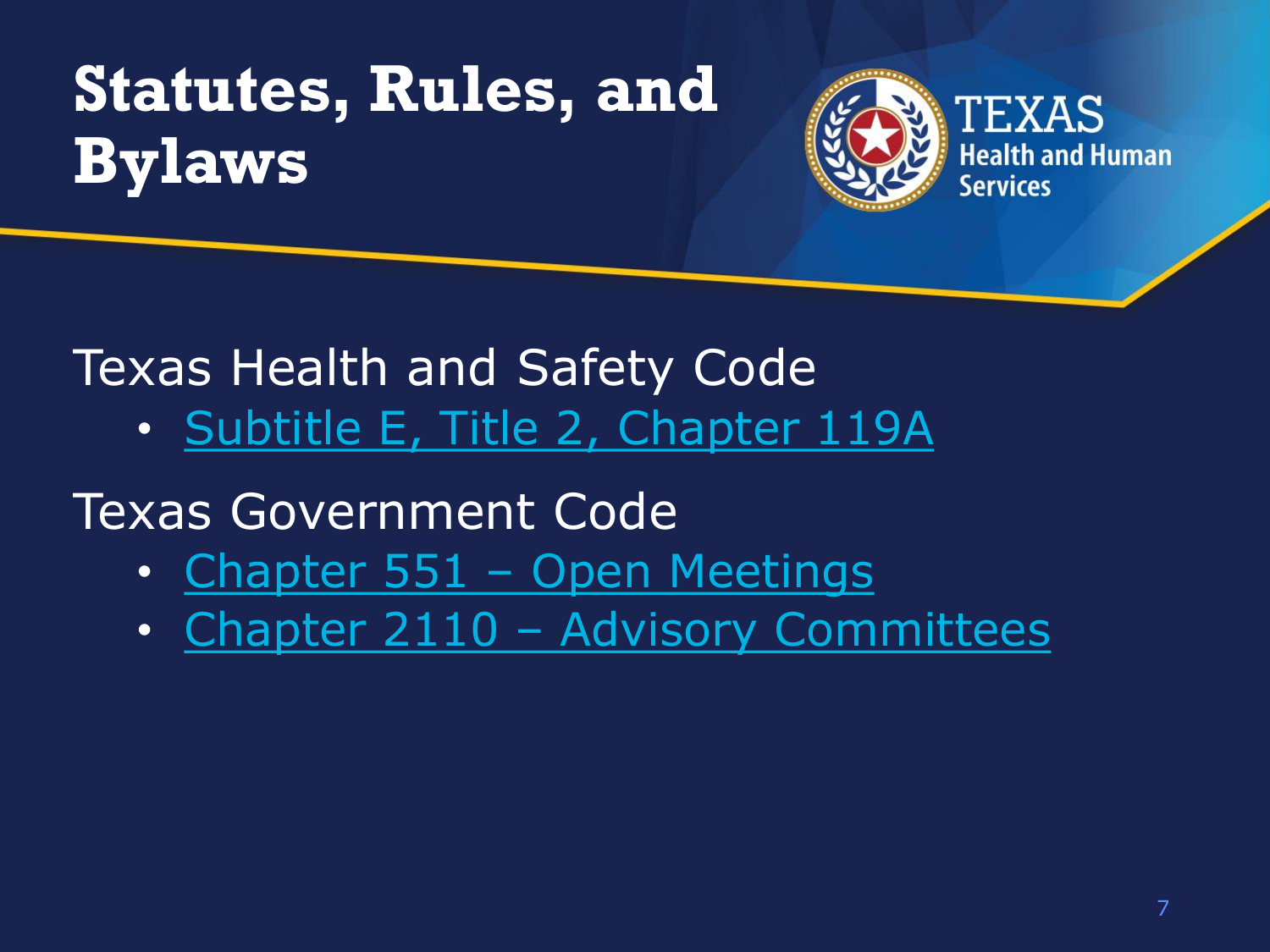# **Statutes, Rules, and Bylaws**



#### Texas Administrative Code

• Section 351.801 – [Advisory Committees](https://texreg.sos.state.tx.us/public/readtac$ext.TacPage?sl=T&app=2&p_dir=P&p_rloc=182651&p_tloc=&p_ploc=1&pg=12&p_tac=199510&ti=1&pt=15&ch=351&rl=825&z_chk=4998085)

#### Bylaws will be discussed in next meeting, including:

- Member expectations
- Frequency of meetings
- Committees
- Protocols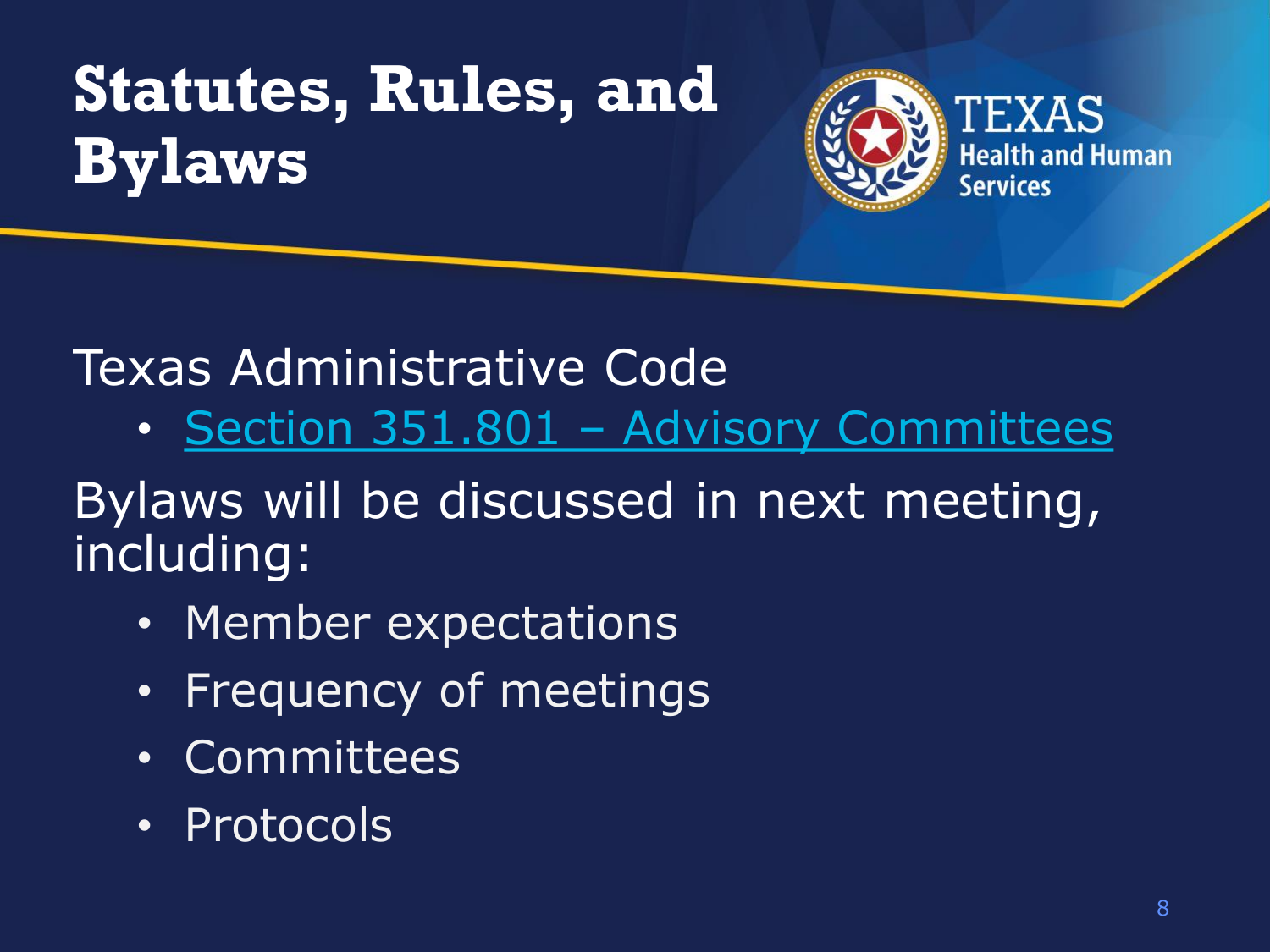# **PIA/OMA Trainings**



Public Information Act (PIA) Training

- [Texas Government Code Section 552.012](https://statutes.capitol.texas.gov/SOTWDocs/GV/htm/GV.552.htm) requires elected or appointed public officials to complete open records training.
- PIA training located at this webpage.

Open Meetings Act (OMA) Training

- [Texas Government Code Section 551.005](https://statutes.capitol.texas.gov/SOTWDocs/GV/htm/GV.551.htm) requires elected or appointed officials who participate in meetings are subject to OMA.
- OMA training located at this [webpage.](https://www.texasattorneygeneral.gov/open-government/open-meetings-act-training)

Print and send certificates of completion to the PANS Council Liaison [email](mailto:Jay.Smith@hhs.texas.gov)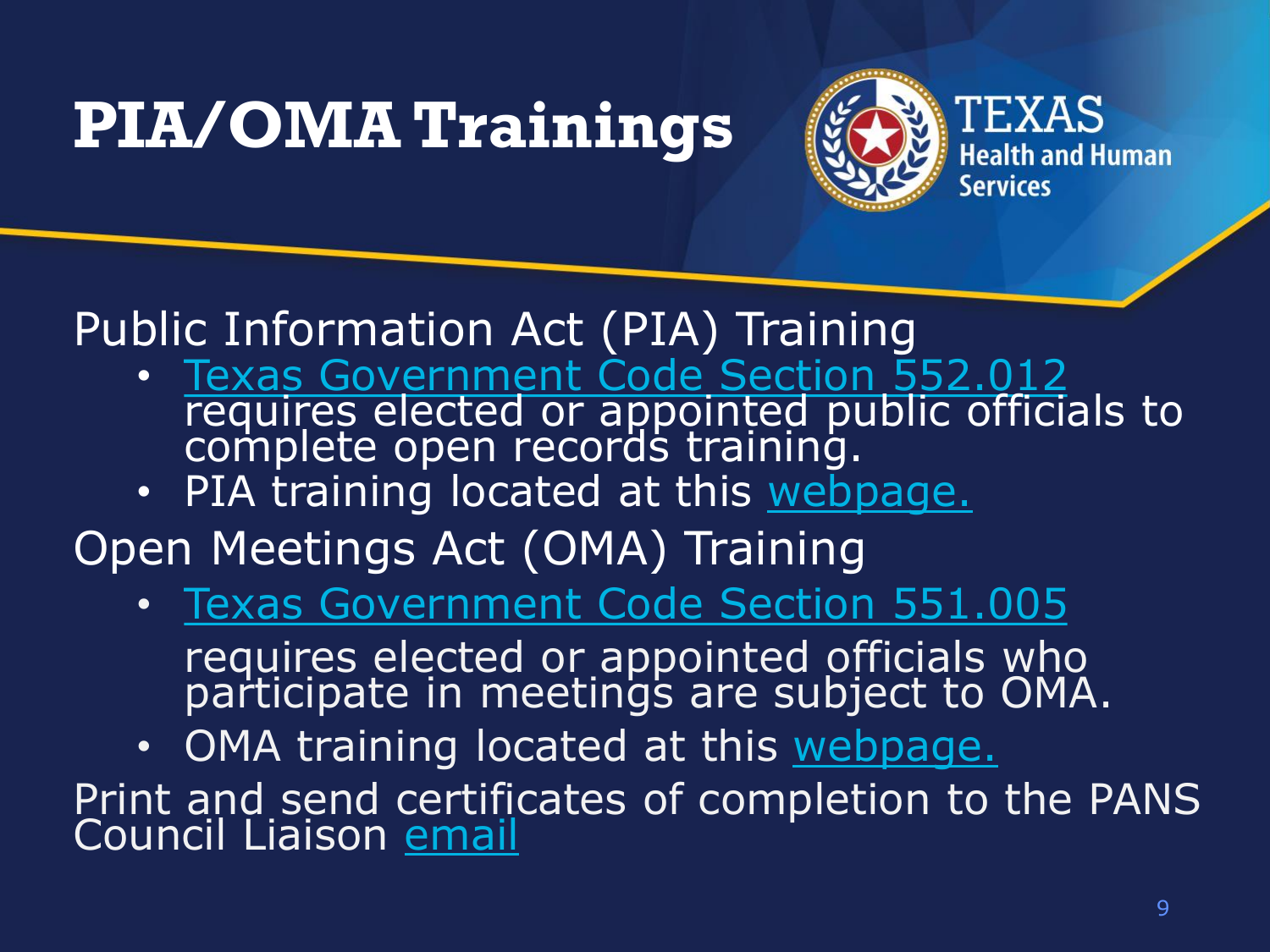# **Upcoming Meetings**



#### Proposed meeting dates:

- February 26, 2021 9a-12p
- May 21, 2021 9a-12p
- July 16, 2021 9a-12p
- Additional meetings may be added as needed by the Chair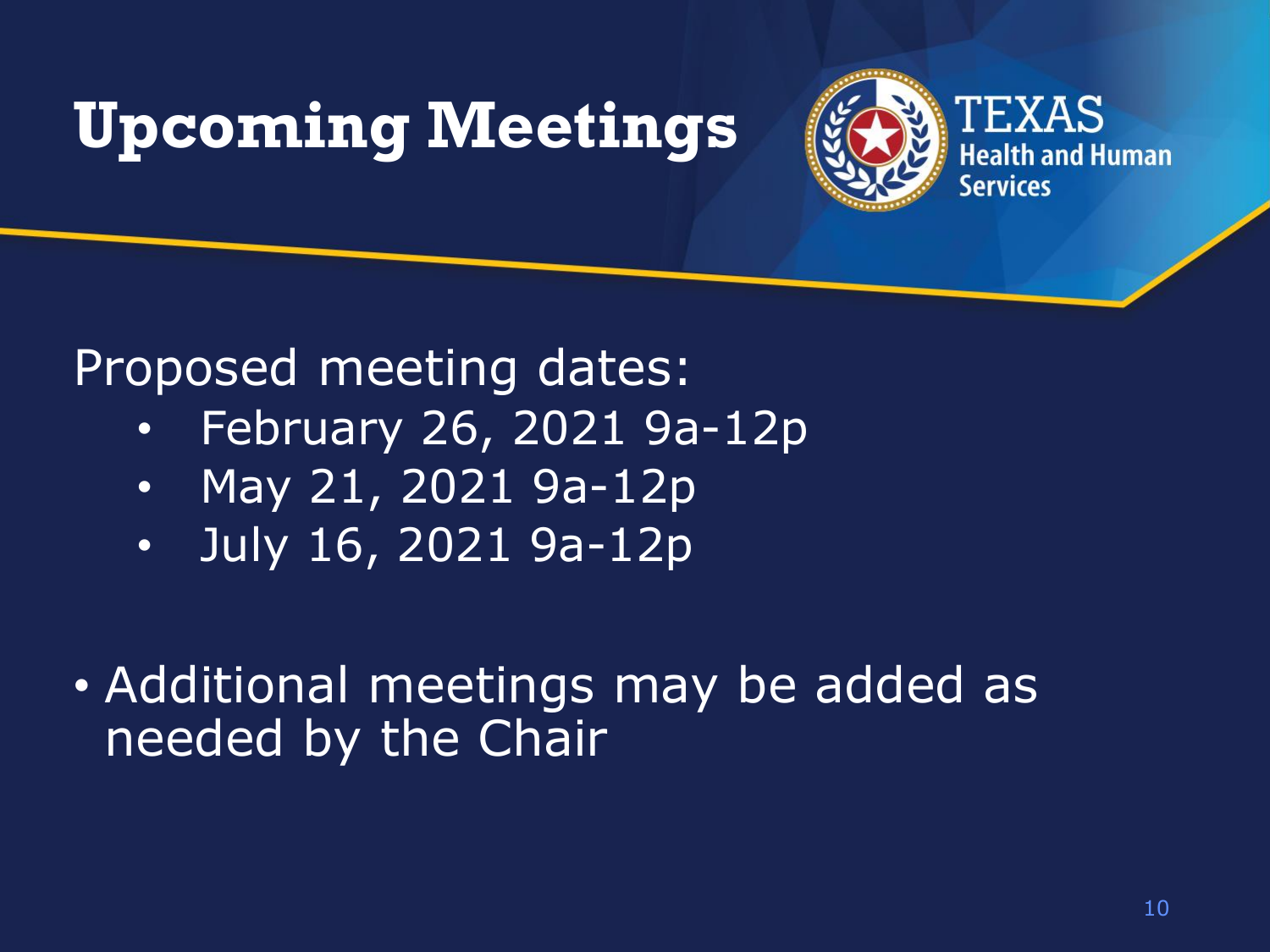# **Travel Reimbursement**



• Members are not subject to compensation or reimbursement for expenses incurred in performing advisory council duties.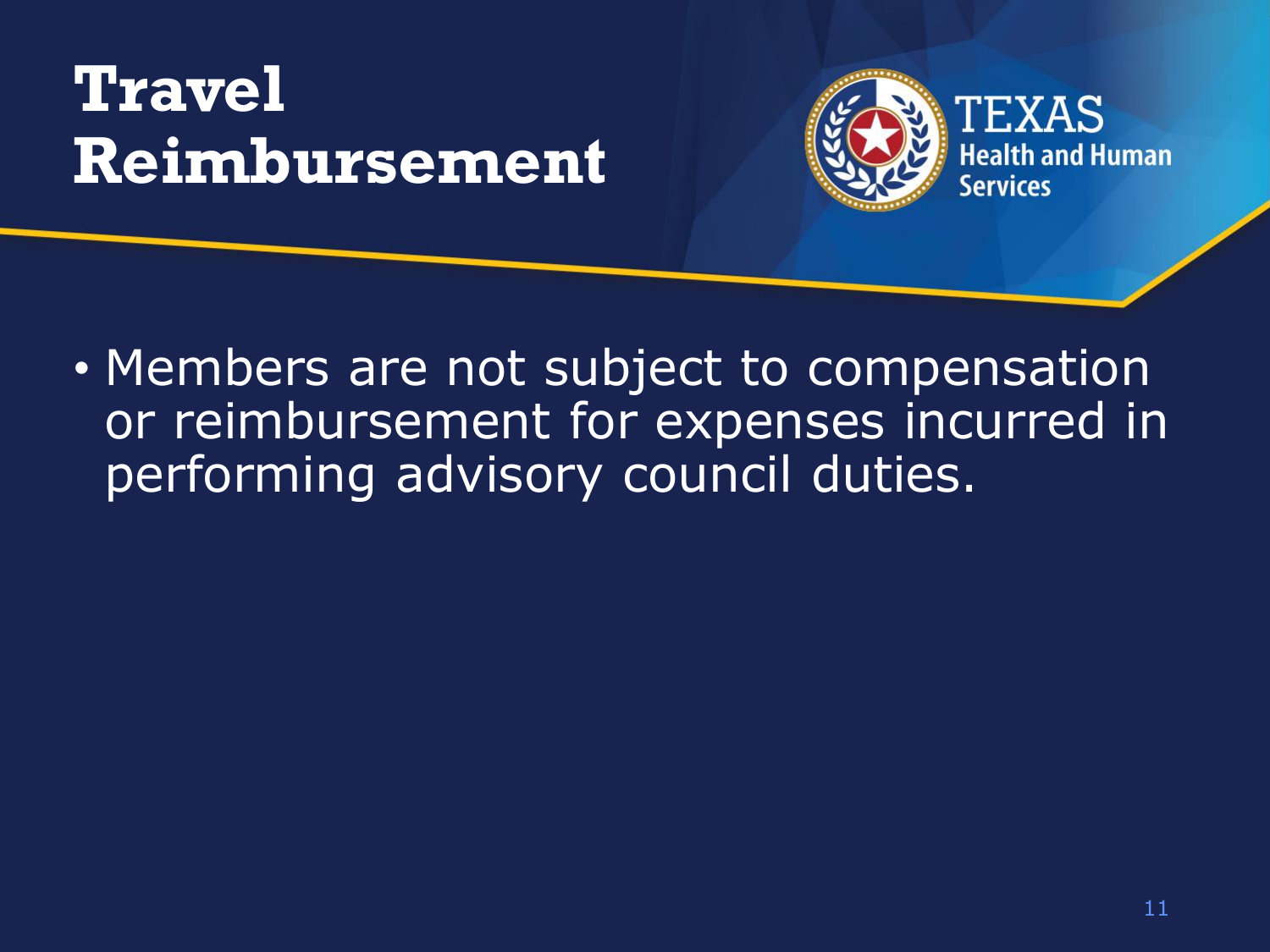



#### Agency Website <https://hhs.texas.gov/>

#### Meeting Postings – HHS Events <https://hhs.texas.gov/about-hhs/communications-events>

Archived Webcasts

[https://hhs.texas.gov/about-hhs/communications-events/](https://hhs.texas.gov/about-hhs/communications-events/live-archived-meetings)livearchived-meetings